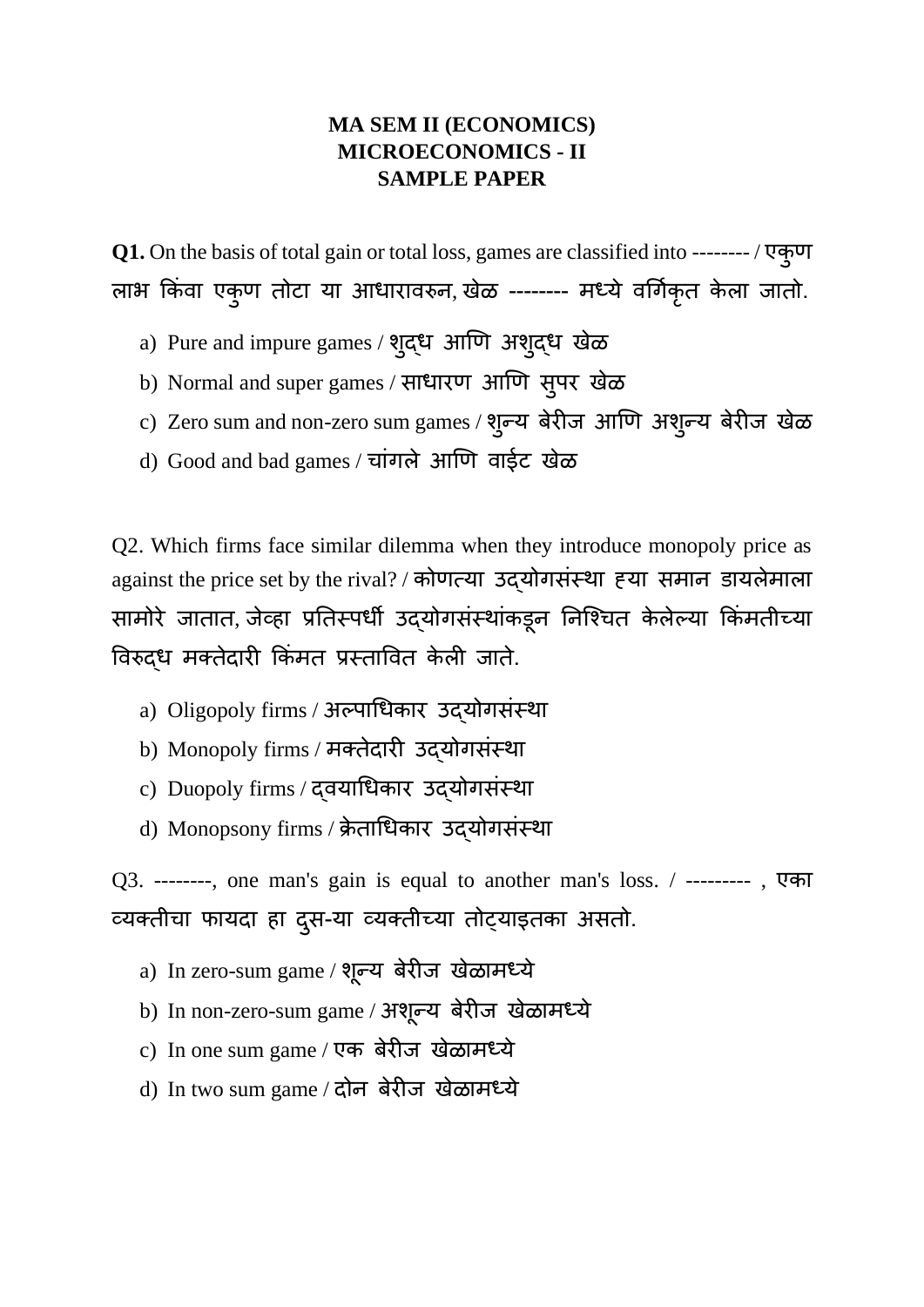Q4. Under the oligopoly market, firms try to avoid the fear of ---------- / अल्पाधिकार बाजारामध्ये, ------- ची भिती टाळण्यासाठी उदयोगसंस्था प्रयत्न करतात.

- a) Price war / ककिंमत य ुद्ध
- b) Income war / उत्पन्न युद्ध
- c) Production war / उत्पादन य ुद्ध
- d) Selling war / विक्री युद्ध

Q5. Which of the following is not the reason which prevent new firms from entering into industry? / खालीलपैकी कोणते नविन उद्योगसंस्थांना उद्योगामध्ये प्रवेश करण्यासाठी प्रततबिंर्धत करण्याचे कारण नाही?

- a) Requirement of large capital / मोठ्या प्रमाणात भािंडवलाची आवचयकता
- b) Control over crucial raw materials / कच्चा मालावर तनयिंत्रण
- c) Patents / पेटिंट
- d) Demand / मागणी

Q6. Under the oligopoly market, the firms may produce ---------- / अल्पार्धकार बाजारामध्ये उद्योगसंस्था ---------चे उत्पादन करु शकतात.

- a) Homogeneous product / एकश्जनसी वस्तू
- b) Differentiated product / ववभेदीक ृत वस्तू
- c) Both homogeneous and differentiated product / दोन्ही एकजिनसी आणि ववभेदीक ृत वस्तू
- d) Neither homogeneous nor differentiated product / ना एकश्जनसी ना विभैदिकृत वस्तु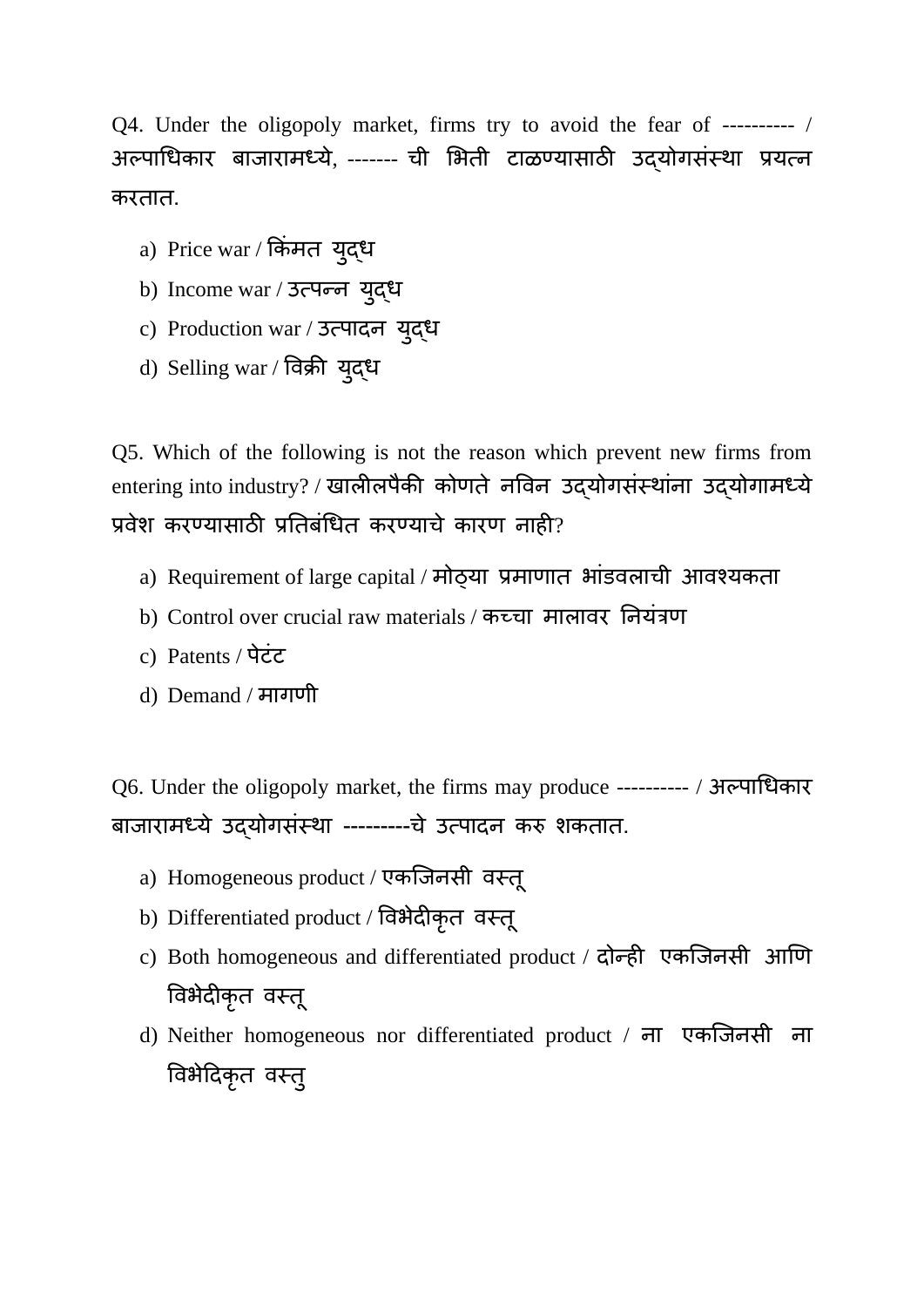Q7. Buyers also know from their experience that cars for sale on the used car market are more likely to be \_\_\_\_\_\_\_\_\_\_\_\_\_\_\_than cars that are not for sale. /खरेदीदारांना त्यांच्या अनुभवावरून हे देखील माहित असते की वापरलेल्या गाडयािंच्या बाजारात ववक्रीसाठी आलेल्या गाडया या ववक्रीसाठी नसलेल्या गाडयािंपेक्षा \_\_\_\_\_\_\_\_\_\_\_\_\_असण्याची शक्यता जास्त असते.

- a) Mangoes /आिंबा
- b) Lemons/लिबू
- c) Apples/सफरचिंद
- d) Cherries /चेरी

Q8. The lemons model has important \_\_\_\_\_\_\_\_\_\_\_\_\_\_implications for consumer choice./ लिंबू प्रतिमानाला ग्राहकांच्या निवडीसाठी महत्त्वाचे \_\_\_\_\_\_\_\_\_\_\_\_\_\_परिणाम आहे.

- a) Scientific / वैज्ञातनक
- b) Political/राजकीय
- c) Practical/व्यावहाररक
- d) Social /सामाश्जक

Q9. The \_\_\_\_\_\_\_\_\_\_\_\_view of the firm is a recent extension of the Resourcebased view of the firm. / व्यवसायसिंस्थेचा \_\_\_\_\_\_दृश्टटकोन हा व्यवसायसिंस्थेच्या सिंसाधन-आधाररत दृश्टटकोनाचा अलीकडील ववस्तार आहे.

- a) Capital-based/भांडवल-आधारित
- b) Government-based/शासन-आधाररत
- c) Investment-based/गुंतवणुक-आधारित
- d) Knowledge-based/ज्ञान-आधाररत